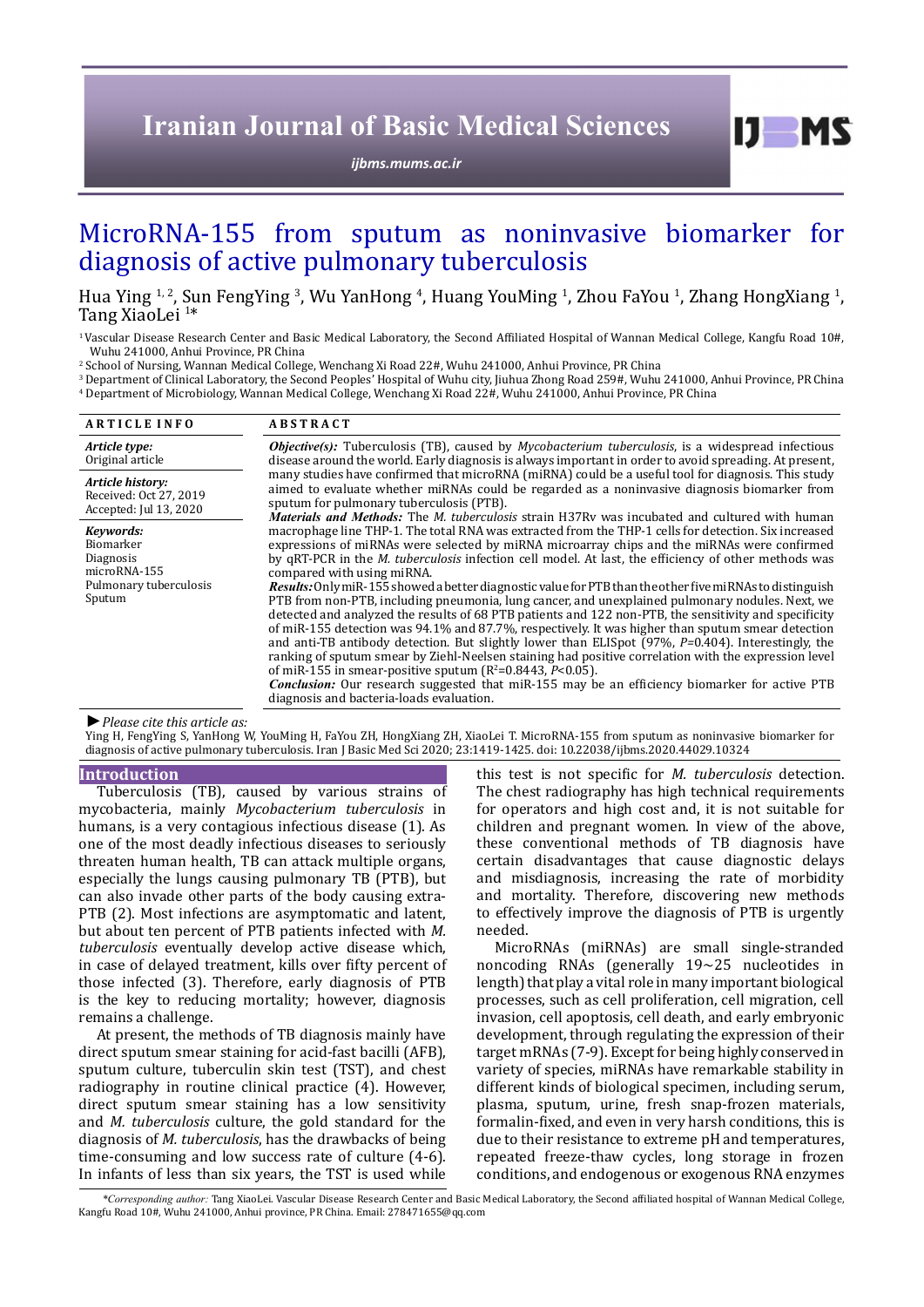| Groups (n)               | Pulmonary tuberculosis<br>(68) | Pneumonia<br>(32) | Lung cancer<br>(28) | Unexplained pulmonary<br>nodules $(12)$ | Healthy donors<br>50 <sup>°</sup> |
|--------------------------|--------------------------------|-------------------|---------------------|-----------------------------------------|-----------------------------------|
| Age $(X \pm S)$          | $46.8 \pm 28.3$                | $56.9 \pm 29.4$   | $61.5 \pm 20.6$     | $41.8 \pm 17.6$                         | $52.4 \pm 14.7$                   |
| F/M(n/n)                 | 39/29                          | 19/13             | 18/10               | 3/9                                     | 25/25                             |
| Smoking (n)              | 47                             | 14                | 21                  |                                         | 32                                |
| BMI                      | $19.9 \pm 5.6$                 | $22.9 \pm 7.8$    | $16.7\pm 6.1$       | $23.9 \pm 6.8$                          | $24.1 \pm 7.7$                    |
| $HIV$ co-infection $(n)$ |                                | $\Omega$          | $\theta$            | $\boldsymbol{0}$                        | 0                                 |

**Table 1**. The basic information of 190 donors in this research for clinical verification

## F: female; M: male

(10). Owing to these prominent characteristics, miRNAs can be considered as good candidates for use as biomarkers in human diseases. Recently, miRNAs as potential diagnostic biomarkers of multiple diseases have been widely studied (11-14).

Ndzi *et al*. reported that plasma miR-29a-3p showed good diagnostic performance (84.35%) between active TB and latent TB and good distinguishing performance (81.37%) between active TB and control groups (15). Serum and sputum miR-144 levels were up-regulated significantly in TB patients, the ROC analysis of serum miR-144 showed high sensitivity (99.19%) and specificity (94.87%), the ROC analysis of sputum miR-144 also showed high sensitivity (86.29%) and specificity (99.15%), indicating the potential application value of serum and sputum miR-144 levels in the diagnosis of TB (16). Zheng *et al*. reported that plasma miR-155 was significantly up-regulated in TB patients and showed a high area under curve (AUC) value of 0.976, obtaining a good diagnostic performance in discriminating PTB from healthy controls (17). Taken together, the above results indicated that fluid miRNAs show a good diagnostic performance in TB patients.

Compared with other samples, sputum is one of the most conveniently and noninvasively accessible biological fluids. Growing evidence has suggested that sputum miRNAs could be a promising diagnostic biomarker for early detection of many human diseases, such as chronic obstructive pulmonary disease and lung cancer (18-20). However, at present, there is little research on sputum miRNA in the diagnosis of tuberculosis. Therefore, considering the above advantages of sputum miRNAs, the study aimed to detect *M. tuberculosis* induced differentially expressed miRNAs from host macrophage and explore the potential diagnostic value of sputum miR-155 in the diagnosis of active PTB.

## **Materials and Methods**

Sixty-eight patients with active PTB (39 males and 29 females) were enrolled from the Second Peoples' Hospital of Wuhu City and the Second Affiliated Hospital of Wannan Medical College, China, from January 2017 to October 2018. The subjects ranged in age from 19 to 78 years (mean age 46.8±28.3 years). According to the revised international definitions in TB control of the World Health Organization (WHO) (21), the inclusion criteria of patients with active PTB were as follows: 1. typical PTB clinical symptoms such as fever and cough, 2. fibrocavitary lung infiltrate on chest computed tomography (CT) and chest X-ray, 3. at least one positive sputum examination results (sputum smear or sputum culture), 4. detection results of ELISpot was positive. Patients were excluded who had other coexisting lung diseases. During the same time period, 50 healthy volunteers (25 males and 25 females) who attended the physical examination, were recruited as healthy controls. The subjects ranged in age from 27 to 74 years (mean age 52.4±14.7 years). Healthy donors had no history of TB infection, no organic diseases, and no clinical symptoms of any infectious disease. Meanwhile, three pulmonary disease groups with total of 72 patients were included: [pneumonia,](file:///C:/Users/DELL/AppData/Local/youdao/dict/Application/7.5.0.0/resultui/dict/?keyword=pneumonia) lung cancer, unexplained pulmonary nodules. In conclusion, the three basic characteristic of 190 participants, including 122 non-PTB donors and 68 PTB patients, were described in this study (Table 1).

The study was approved by the ethics committee of the Second Peoples' Hospital of Wuhu City and the Second Affiliated Hospital of Wannan Medical College and carried out in compliance with the Helsinki Declaration. Written informed consent was obtained from all participants and their families before the commencement of the study.

## *Sputum samples collection*

Early morning sputum samples,  $1.5 \sim 2.5$  ml sputum without saliva, were collected into a sterile plastic container (nuclease-free), and processed within 1 hr before anti-TB treatment and at 1 month after treatment. Obtained sputum was processed with 0.1% dithiothreitol and 20 U/ml RNase inhibitor for homogenization. The homogenized sputum samples were centrifuged at 4000 rpm at 4 ° C for 20 to 30 min and the supernatant was collected, subpackaged into 1.5 ml Eppendorf tubes without RNase, and then stored in liquid nitrogen immediately for later testing. To exclude unqualified sputum specimens, at least two sputum smears were prepared for Wright-Giemsa staining. The cells in the sputum smears were counted and classified under a low-magnification microscope. The specimen qualified for the study if the percentage of squamous cells was less than 80% (22, 23).

## *THP-1 cells culture*

Human macrophage cell line THP-1 (GDC100) was kindly provided by professor Xiao-Lian Zhang (Wuhan University, Wuhan, China). THP-1 cells were routinely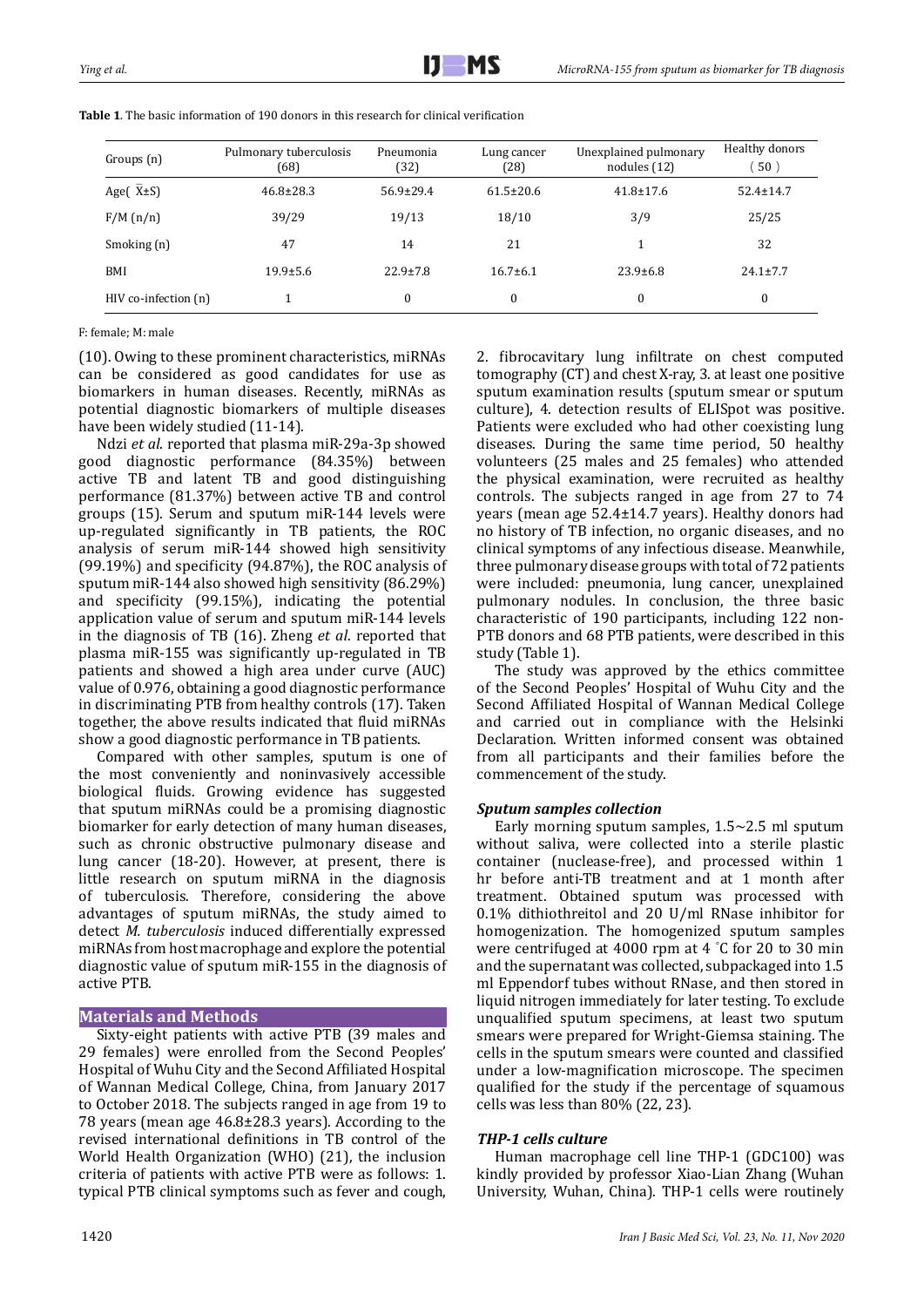grown in RPMI 1640 (Life Technologies) supplemented with 10% Fetal Bovine Serum (FBS, Wisent Inc., Quebec, Canada) and induced differentiation by the addition of 100 nM phorbol 12-myristate 13-acetate (PMA) ([Beyotime Biotechnology](http://www.baidu.com/link?url=Nay_i9CalEhkCwTAyeDB_saaOMlh8lxynUabwXldr5euGZxxVWoAjVlDVC2z1_9u), Shanghai, China) to the culture medium for 48 hr at 37 ° C.

### *M. tuberculosis culture and infection model*

*M. tuberculosis* H37Rv (strain American Type Culture Collection (ATCC) 93009) was purchased from the Beijing Biological Product Institute (Beijing, China) (24). 120 clinical *M. tuberculosis* strains were obtained from Hainan Agricultural Reclamation Hospital, Dongfang People's Hospital, and Sanya People's Hospital. *M. tuberculosis* strains were cultivated in Middlebrook 7H9 (Roche) containing 10% albumin dextrose catalase (ADC, Roche) for three weeks at 37 ° C, and harvested while in the log phase of growth and resuspended with RPMI 1640 culture medium.

For the *M. tuberculosis* infection model, THP-1 cells were seeded and cultivated in 6-well plates to reach approximately 80% confluent monolayer cells. Then, the cells were washed in PBS and the fresh culture medium was added. THP-1 cells were infected with *M. tuberculosis* strains at a multiplicity of infection (MOI) of 100 (cells: bacteria=1:100) for 12 hr, 24 hr, and 48 hr, respectively as experimental groups and then washed by PBS three times to remove extracellular *M. tuberculosis*. Cells without *M. tuberculosis* strains infection were cultivated for indicated time periods as control groups. Then, cells were collected in TRIzol reagent (Invitrogen, California, USA) and preserved at -80 ° C until RNA isolation.

## *RNA isolation*

Total RNA was extracted from THP-1 cells with *M. tuberculosis* infection and sputum supernatant using TRIzol reagent (Invitrogen) and further purified with an RNeasy mini kit (Qiagen, USA) according to the manufacturer's protocol. The quantity of the extracted RNA was detected by a NanoDrop2000 spectrophotometer (NanoDrop Technologies, USA). The purity and integrity were assessed using denaturing agarose gel electrophoresis.

#### *Microarray analysis*

[miRNA expression profile](http://dx.doi.org/10.1136/jim-2019-001020) in RNA samples from THP-1 cells with *M. tuberculosis* infection and THP-1 cells without *M. tuberculosis* infection was detected by Human miRNA Expression Microarray Release 14.0 (Agilent Technologies, Inc.). The experiment and quality control were performed by CapitalBio Corp (Beijing, China) according to the manual. Fluorescence images on the chips were obtained using luxScan10K Microarray Scanner (CapitalBio) and digitized using Array-Pro image analysis software (Media Cybernetics) for data analysis. Different expressions of miRNAs were selected based on a two-fold change of increase or decrease between TB patients group and non-TB participants group.

## *Quantitative real-time PCR (qRT-PCR)*

Total RNA samples (1 μg each group) were

**Table 2**. The six pairs of primers sequence for qRT-PCR detection in this research

| Name                 | Primer sequence                                |  |  |
|----------------------|------------------------------------------------|--|--|
|                      | Forward 5'-ACGCTCAGTTAATGCTAATCGTGATA-3'       |  |  |
| $hsa$ -mi $R-155$    | Reverse 5'-ATTCCATGTTGTCCACTGTCTCTG-3'         |  |  |
| $hsa$ -mi $R-29h-1*$ | Forward 5'-GGGTAGCACCATTTGAAATC-3'             |  |  |
|                      | Reverse 5'-TTTGGCACTAGCACATT-3'                |  |  |
| $hsa-miR-150$        | Forward 5'-TAGACGCGTCCGCGAGAGA-3'              |  |  |
|                      | Reverse 5'-GTGCAGGGTCCGAGGT-3                  |  |  |
| $hsa$ -mi $R-146a$   | Forward 5'-ACACTCCAGCTGGGTGAGAACTGAATTCCATG-3' |  |  |
|                      | Reverse 5'-TGTCGTGGAGTCGGCAATTC-3'             |  |  |
| $hsa-miR-212$        | Forward 5'-GCGCTGGAATGTAAAGAAGT-3'             |  |  |
|                      | Reverse 5'-GTGCAGGGTCCGAGGT-3'                 |  |  |
| hsa-miR-483-5p       | Forward 5'-ACACTCCAGCTGGGAAGACGGGAGGAAAGAA-3'  |  |  |
|                      | Reverse 5'-CTCAACTGGTGTCGTGGA-3'               |  |  |

reverse transcribed into cDNA using the miScript® II RT Kit (Qiagen, Valencia, CA, USA), according to the manufacturer's protocols. Specific primers for qRT-PCR amplification of different genes were purchased from Qiagen (Hilden, Germany). The primer sequences are listed in Table 2. qRT-PCR analysis was performed on ABI Step One Real-Time PCR System (Applied Biosystems; Thermo Fisher Scientific, Inc.) in a total volume of 20 μl, containing 2 μl of synthesized cDNA solution, 500 nM of each primer, 10 μl of 2× miScript SYBR-Green PCR Mix (Qiagen), and added sterile water to 20 μl. The amplification conditions included 95 ° C for 5 min, followed by 42 cycles of 95 ° C for 15 sec, and extension at 58 ° C for 30 sec. Each assay was performed in duplicate, and the expression fold change of each miRNA was calculated according to the  $2$ <sup>- $\Delta\Delta$ Ct</sup> method (25) and normalized to the housekeeping U6 expression. Differences in expression levels between two groups (PTB and non-PTB group, patients with active PTB group and healthy group) were measured using the Student's t-test using SPSS 20.0 with *P*<0.05 considering statistically significant.

#### *ELISpot assay*

Peripheral blood mononuclear cells (PBMCs) were separated by centrifugation from 5 ml heparinized blood samples and then added into the pre-coated ELISPOT plate. The experiment was performed using ELISpot kit (Dakewe Biotech Co., Ltd, Shenzhen, China) according to the manufacturer's instructions. The number of spot-forming cells (SFCs) was counted by an automated ELISpot reader (Cellular Technology Ltd., Shaker Heights, OH) in each well.

#### *Acid-fast staining test (Ziehl-Neelsen staining)*

At least two sputum smears were prepared on clean glass slides and were subjected to acid-fast staining using an acid-fast staining kit (Y-S Biotechnology, Shanghai, 2 China) according to the manufacturer's instructions.

#### *TB antibody test*

The serum was separated by centrifugation (3500 rpm for 5 min ) from a 3 ml blood sample. The experiment was performed using a TB antibody test kit (Nattbio Co., Ltd, Guangzhou, China) according to the manufacturer's instructions.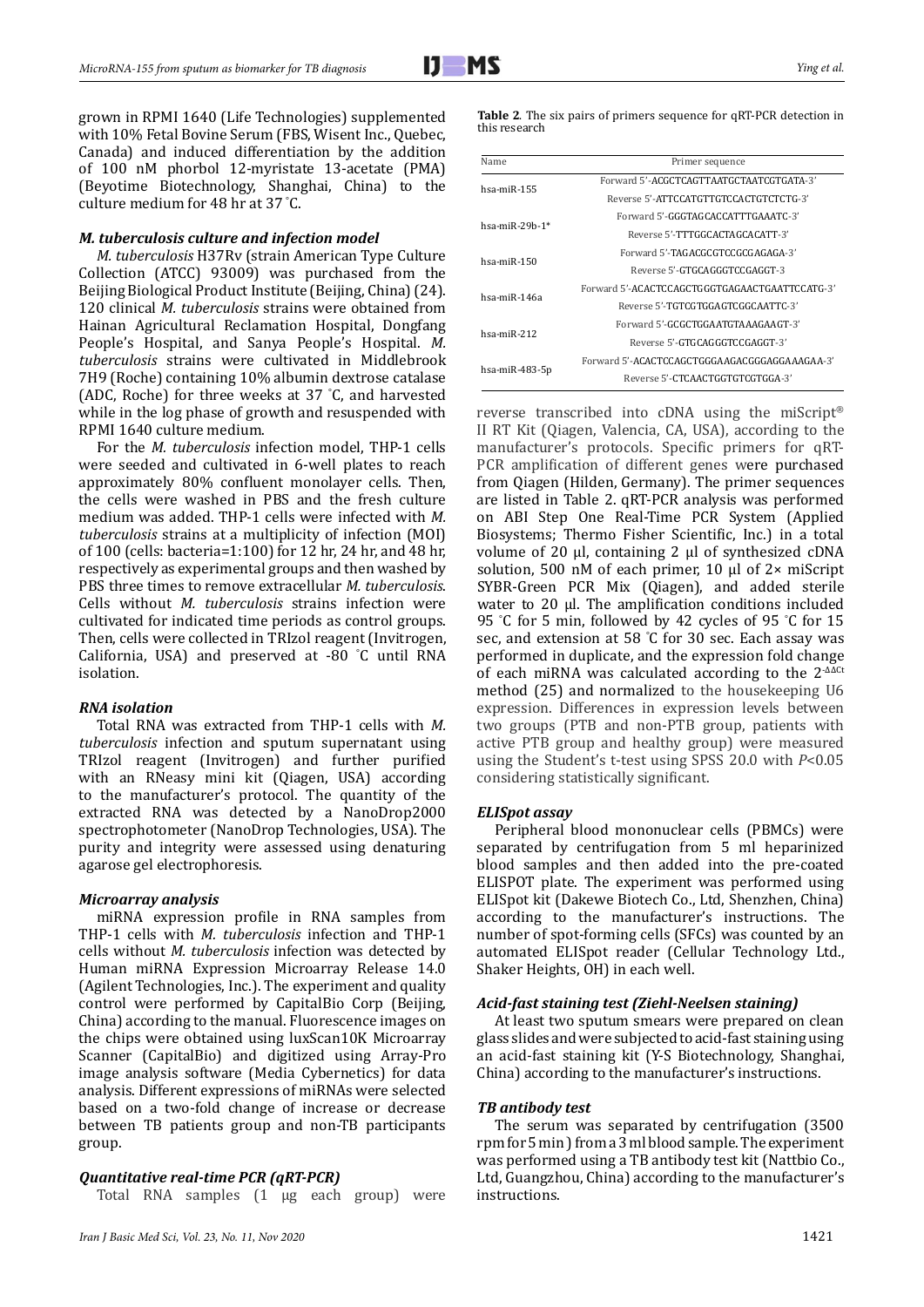| miRNAs         | 12 hr $(X±SD)$  | 24 hr $(X±SD)$   | 48 hr $(X±SD)$   | F, P-value    |
|----------------|-----------------|------------------|------------------|---------------|
| $m$ i $R-155$  | $6.25 \pm 1.23$ | $13.56 \pm 2.31$ | $22.71 \pm 5.22$ | 17.95, 0.0029 |
| $miR-29b-1*$   | $5.11 \pm 1.54$ | $17.26 \pm 1.09$ | 19.94±2.47       | 58.18, <0.000 |
| $miR-150$      | $4.62 \pm 0.94$ | $4.28 \pm 1.41$  | $6.01 \pm 1.62$  | 1.376, 0.3223 |
| $m$ i $R-146a$ | $3.26 \pm 0.88$ | $3.81 \pm 1.02$  | $4.29 \pm 0.83$  | 0.954, 0.436  |
| $miR-212$      | $3.14 \pm 0.65$ | $3.94 \pm 0.55$  | $4.01 \pm 0.74$  | 1.672, 0.264  |
| miR-483-5p     | $2.76 \pm 0.39$ | $2.98 \pm 0.24$  | $3.46 \pm 0.38$  | 3.257, 0.110  |





**Figure 1.** Differential expression of miRNAs in THP-1 cells infected with clinical isolated *Mycobacterium tuberculosis* strains

Expression levels of the above six miRNAs were analyzed by qRT-PCR in THP-1 cells infected with *Mycobacterium tuberculosis* strains, isolated from 120 clinical sputum samples, respectively. The data showed that the expression levels of the six miRNAs (miR-155, miR-29b-1\*, miR-150, miR-146a, miR-212 and miR-483-5p) were up-regulated, which was consistent with the above finding. In addition, the up-regulated multiple of miR-155 was higher than other 5 miRNAs (all *P-*values were <0.01). Thus, miR-155 was selected as the diagnostic target for further study

## *Statistical analysis*

Data were recorded as the mean±standard deviation  $(\bar{X} \pm SD)$  and analyzed by IBM SPSS Statistics version 20.0 software (IBM Corp., Armonk, NY, USA). ANOVA test or Student's t-test was used for statistical analysis. The chi-square test was performed for comparing results between the sputum miRNA-155 detection and other test methods. *P*<0.05 was regarded as significantly different.

#### **Results**

## *Different expression of miRNAs in THP-1 cells with H37Rv treatment*

The miRNA microarray chips were used to analyze the expression of 36 miRNAs in THP-1 cells with *M. tuberculosis* H37Rv strain infection. The results showed that only two miRNAs were down-regulated, while most of miRNAs were up-regulated in THP-1 cells infected with H37Rv. Among them, the expression levels of six miRNAs had a significant up-regulation: miR-155, miR-29b-1\*, miR-150, miR-146a, miR-212, and miR-483-5p in THP-1 cells with *M. tuberculosis* infection for 12 hr, 24 hr, and 48 hr. The up-regulation of these six miRNAs was time-dependent. Compared with the uninfected group, the up-regulation of miR-155 and miR-29b-1\* was





**Figure 2.** The relative level of miRNA-155 from six kinds of miRNAs be worthy for Pulmonary tuberculosis (PTB) diagnosis in clinical sputum The relative level of six kinds of miRNAs from were detected from five groups' sputum via qRT-PCR respectively, 68 patients with pulmonary tuberculosis (PTB), 32 patients with pneumonia, 28 patients with lung cancer, 12 patients with unexplained pulmonary nodules and 50 healthy donors. The miR-155 showed a better detection performance to distinguish PTB patients from non-PTB donors. Although there were statistical differences between PTB and non-PTB using other five kinds of miRNAs, them were less value than miRNA-155 for PTB diagnosis from sputum

statistically significant (F=17.95 and 58.18, all *P*-values were <0.01) (Table 3).

## *Differential expression of miRNAs in THP-1 cells infected with clinical isolated M. tuberculosis strains*

Expression levels of the above six miRNAs were analyzed by qRT-PCR in THP-1 cells infected with *M. tuberculosis* strains, isolated from 120 clinical sputum samples. The data showed that the expression levels of 2 the six miRNAs (miR-155, miR-29b-1\*, miR-150, miR-146a, miR-212, and miR-483-5p) were up-regulated, which was consistent with the above findings. In addition, the up-regulated multiple of miR-155 was higher than the other 5 miRNAs (all *P-*values were <0.01) (Figure 1). Thus, miR-155 was selected as the diagnostic target for further study.

## *The relative level of six kinds of miRNA in sputum from 190 donors*

The total RNA was extracted from 190 sputa and the relative level of miRNAs was detected via qRT-PCR. The 190 donors were from five groups, 68 patients with PTB, 32 patients with pneumonia, 28 patients with lung cancer, 12 patients with unexplained pulmonary nodules, and 50 healthy donors (Table 1). The six kinds of miRNAs showed different detection performances among the five groups (Figure 2). miR-155 showed a better detection performance to distinguish PTB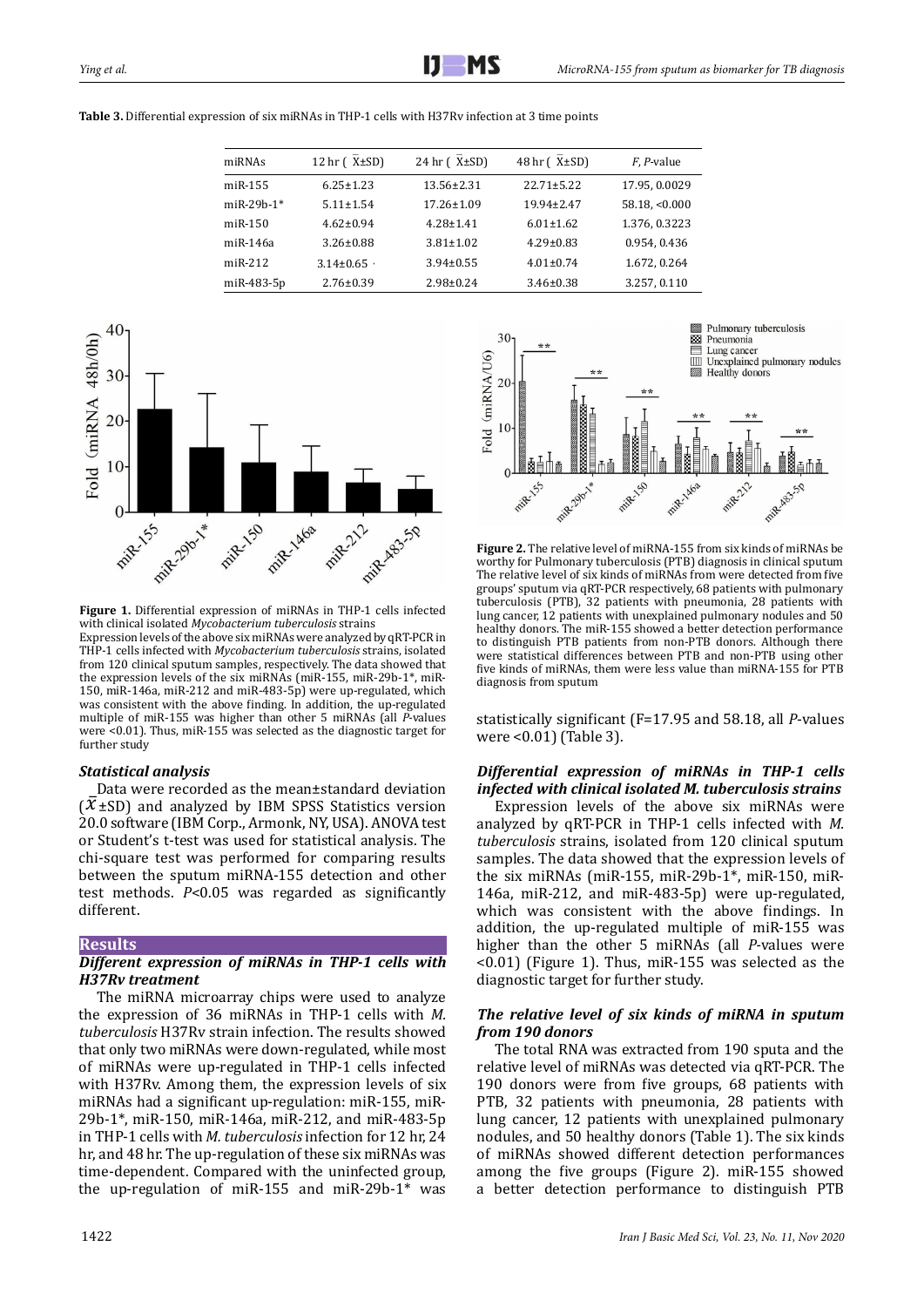



**Figure 3.** MiR-155 showed a better diagnostic value for active PTB from sputum

The expression levels of miR-155 in sputum specimens from 68 active Pulmonary tuberculosis (PTB) patients and 122 non-PTB patients (32 patients with pneumonia, 28 patients with lung cancer, 12 patients with unexplained pulmonary nodules and 50 healthy donors) respectively. The receiver operating characteristic curve (ROC curve) we used to evaluate the sensitivity and specificity of sputum miR-155 for active PTB diagnosis. Results showed that the sensitivity of sputum miR-155 detection was 94.1% (95% CI:86.18%-96.45%), the specificity was 87.7% (95% CI:76.13%-94.38%)

patients from non-PTB donors. Although there were statistical differences between PTB and non-PTB using the other five kinds of miRNAs, they had lower value than miRNA-155 for PTB diagnosis from sputum. So miRNA-155 was selected and used to be a detection tool in the next experiment.

#### *Diagnostic value of sputum miR-155 for active PTB*

The qRT-PCR was used to analyze the expression levels of miR-155 in sputum specimens from 68 active PTB patients and 122 non-PTB patients (32 patients with pneumonia, 28 patients with lung cancer, 12 patients with unexplained pulmonary nodules, and 50 healthy donors) (Table 1 and Figure 3A). Then, we used the receiver operating characteristic curve (ROC curve) to evaluate the sensitivity and specificity of sputum miR-155 for active PTB diagnosis. Results showed that the sensitivity of sputum miR-155 detection was 94.1% (95% CI:86.18%-96.45%), the specificity was 87.7% (95% CI:76.13%-94.38%) (Figure 3B). The positive rate 3 of sputum miR-155 detection was 94.1%, which was higher than sputum smear detection (22.1%, *P*<0.001) and anti-tuberculosis antibody detection (83.8%, *P*<0.05). But it was slightly lower than ELISpot (97%, *P*=0.404) (Table 4). Interestingly the ranking of sputum smear was positively correlated with the expression level of miR-155 in sputum (R<sup>2</sup>=0.8443, P<0.05) (Figure 4).

#### **Discussion**

In some areas of China, TB epidemic has increased



**Figure 4.** The good correlation between the grade of Ziehl-Neelsen staining and the level of miR-155 in sputum smear-positive The detection data of 15 patients with Pulmonary tuberculosis (PTB) were analyzed the correlation between Ziehl-Neelsen staining and miR-155. From this results, the expression level of miR-155 risen as the grade increasing. The four grades of smear detection had a good correlation with miRNA-155  $(R^2=0.8443)$ 

in recent years, due to the dual infection of TB and HIV, the spread of drug-resistant TB, and the expansion of the floating population, which has resulted in increased health care costs and other socioeconomic burdens (26, 27). Macrophages constitute the first line of immune defense against *M. tuberculosis* infection.

**Table 4.** Comparison of diagnostic values of different methods for active Pulmonary tuberculosis (PTB)

| Methods                  | Number of positive cases detected<br>(n) | Detection rate<br>(%) | $\chi^2$ , <i>P</i> -value |
|--------------------------|------------------------------------------|-----------------------|----------------------------|
| sputum miR-155 detection | 64                                       | 94.1                  |                            |
| sputum smears staining   | 15                                       | 22.1                  | $72.515 \cdot .000**$      |
| TB antibody test         | 57                                       | 83.8                  | 3.672, 0.045*              |
| ELISpot                  | 66                                       | 97                    | 0.697, 0.404               |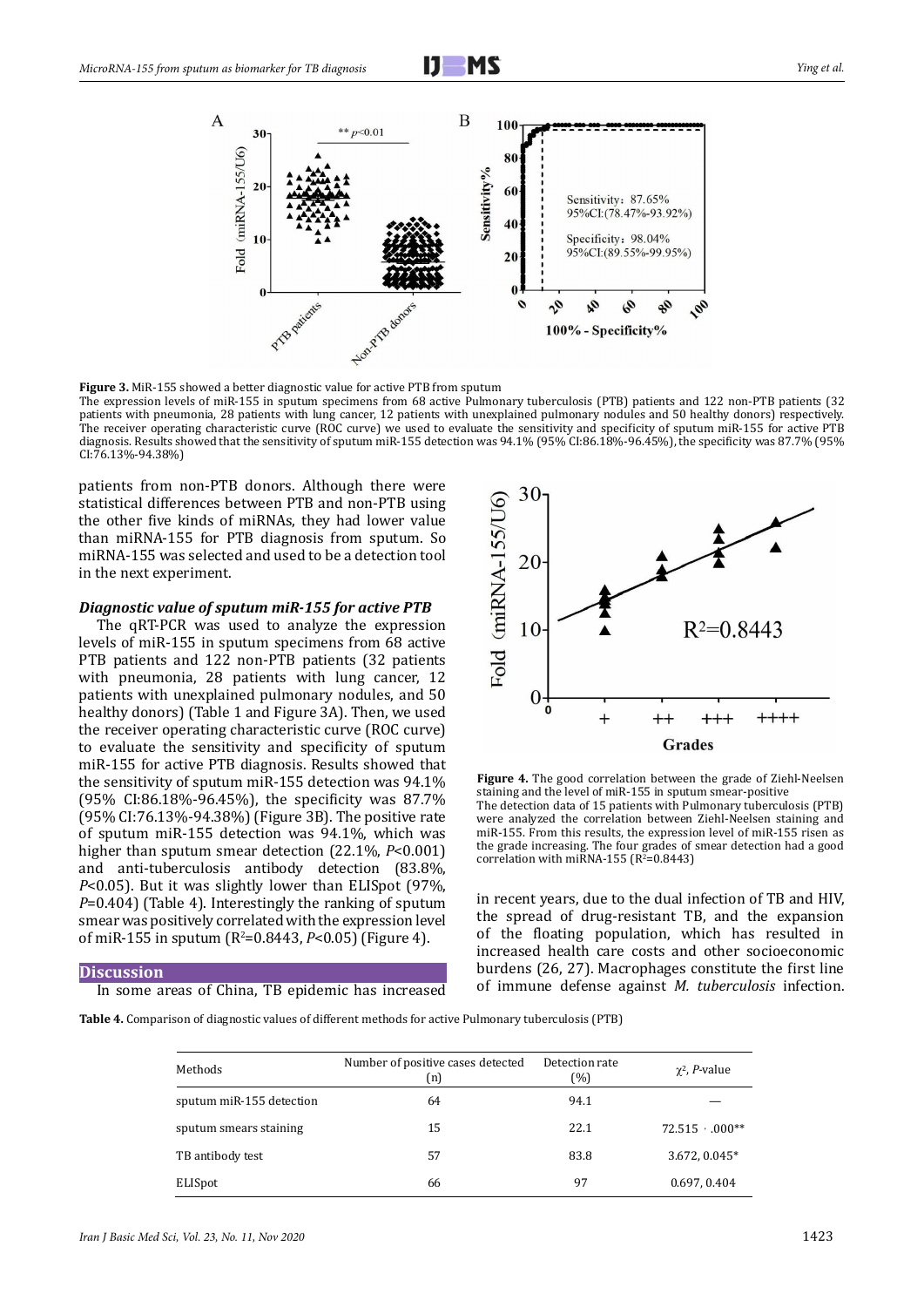Previous studies indicated that miRNA expression profiles of macrophages showed differences between *M. tuberculosis* infection groups and controls (28, 29). Consistent with the previous study, we found some differential expression miRNAs in macrophages with *M. tuberculosis* H37Rv strain infection. Among them, the expression levels of six miRNAs (miR-155, miR-29b-1\*, miR-150, miR-146a, miR-212, and miR-483-5p) had a significant up-regulation, and the up-regulation of miR-155 and miR-29b-1\* was statistically significant (F=17.95 and 58.18, all *P*-values were <0.01). Next, we used qRT-PCR to verify the differential expression of six miRNAs in THP-1 cells with clinical isolated *M. tuberculosis* strains. The data was consistent with the above finding.

In clinical practice, TB diagnosis usually depends on clinical symptoms, sputum culture, TST, and radiography. However, these routine clinical diagnostic methods have many disadvantages and make them difficult to meet clinical needs. Therefore, an easy, rapid, and accurate diagnostic method for tuberculosis diagnosis is urgently needed. Mounting studies have indicated that miRNA expression profiles in biological fluids can reflect altered physiological and/or pathological conditions (30, 31). Moreover, miRNAs are stably present in sputum (32, 33) and the differential expression of sputum miRNAs is closely associated with multiple human diseases. For instance, expression levels of miR-629-3p, miR-142- 3p, and miR-223-3p are up-regulated in the sputum of patients with severe asthma and are related to neutrophilic airway inflammation, indicating that these sputum miRNAs contribute to this asthma inflammatory phenotype (34). miR-223 was increased in sputum samples of non-small cell lung cancer (NSCLC) patients compared to healthy controls. Sputum miR-223 detection showed 82% sensitivity and 95% specificity with AUC at 0.90 in the detection of NSCLC, suggesting that sputum miR-223 could be a useful biomarker for NSCLC diagnosis (35). Zheng *et al*. reported for the first time that miRNA expression profiles in sputum were dramatically different between PTB and healthy controls, which supports the potential application for improving the diagnosis of TB (36).

In this work, our data suggested that the expression levels of miR-155 were significantly up-regulated in THP-1 cells infected with *M. tuberculosis* H37Rv strain and clinical isolated *M. tuberculosis* strains, respectively. Previous studies also have shown that miR-155 was upregulated in CD14<sup>+</sup> or PBMCs cells from patients with active TB (37, 38). miR-155 as a crucial regulator of innate or adaptive immune responses plays an important role in host immune response against *M. tuberculosis* infection (39, 40). Considering the vital role of miR-155 in TB and prominent features of sputum miRNAs in the assessment of human diseases, we hypothesized that sputum miR-155 expression is altered in active PTB patients and could be the potential application for active PTB diagnosis. Consistent with the expected results, the expression of miR-155 was significantly increased in the sputum of patients with active PTB. ROC analysis showed that the sensitivity of sputum miR-155 detection was 94.1% and the specificity was 87.7%. Sputum miR-155 quantification obtained a good diagnostic performance in discriminating active PTB from healthy controls, which was higher than sputum smear detection (22.1%, *P*<0.001) and anti-TB antibody detection (83.8%, *P*<0.05). But it was slightly lower than ELISpot and the difference was not statistically significant (97%, *P*=0.404). In addition, interestingly the ranking of sputum smear was positively correlated with the expression level of miR-155 in sputum ( $R^2$ =0.8443, *P*<0.05). There were some inadequacies in this study because of the limited number of donors, the 190 participants were distributed in the adult population and Han nationality. There was no verification for TB diagnosis at different ages and nationalities, especially ethnic minorities. Of course, we will expand the scope of research in the next experiment.

In conclusion, sputum miR-155 detection maybe a novel non-invasive biomarker for rapid and accurate diagnosis of 68 adult patients with active PTB.

## **Conclusion**

Our research suggests that miR-155 is a potential biomarker for tuberculosis diagnosis in sputum. This miRNA detection method showed higher sensitivity and specificity of diagnostic potency than other traditional methods. Especially, the sputum sample was obtained easily and conveniently for most people, due to noninvasive sampling. Of course, this target will be detected using a rapid and visualized method in our next experiment.

## **Acknowledgments**

This work was supported by grants from the National Natural Science Foundation of China (no. 81601806).

## **Conflicts of Interest**

The authors declare that there are no potential conflicts of interest.

#### **References**

1. Forrellad MA, Klepp LI, Gioffre A, Sabio y Garca J, Morbidoni HR, de la Paz Santangelo M, *et al*. Virulence factors of the *Mycobacterium tuberculosis* complex. Virulence 2013; 4:3-66. 2. Fang Z, van der Merwe RG, Warren RM, Schubert WD, Gey van Pittius NC. Assessing the progress of *Mycobacterium tuberculosis* H37Rv structural genomics. Tuberculosis (Edinb) 2015; 95:131-136.

3. World Health Organization. World Health Organization press release. WHO sees surge in progress against tuberculosis on eve of global summit. Saudi Med J 2004; 25:1140-1141.

4. Wallis RS, Pai M, Menzies D, Doherty TM, Walzl G, Perkins MD, *et al.* Biomarkers and diagnostics for tuberculosis: progress, needs, and translation into practice. Lancet 2010; 375:1920-1937.

5. Magalhães J, Lima J, Araújo AA, Coutinho IO, Leal NC, Almeida A. Microscopic detection of *Mycobacterium tuberculosis* in direct or processed sputum smears. Rev Soc Bras Med Trop 2018; 51:237-239.

6. Lourens M, Philips L, Kleinhans CC, Friedrich SO, Martinson N, Venter A, *et al.* Liquid mycobacterial culture outcomes after different sputum collection techniques before and during treatment.Tuberculosis (Edinb) 2019; 116:17-21, .

7. Kim VN, Nam JW. Genomics of microRNA. Trends Genet 2006; 22:165-173.

8. Li J, Zou X. MiR-652 serves as a prognostic biomarker in gastric cancer and promotes tumor proliferation, migration, and invasion via targeting RORA. Cancer Biomark 2019;